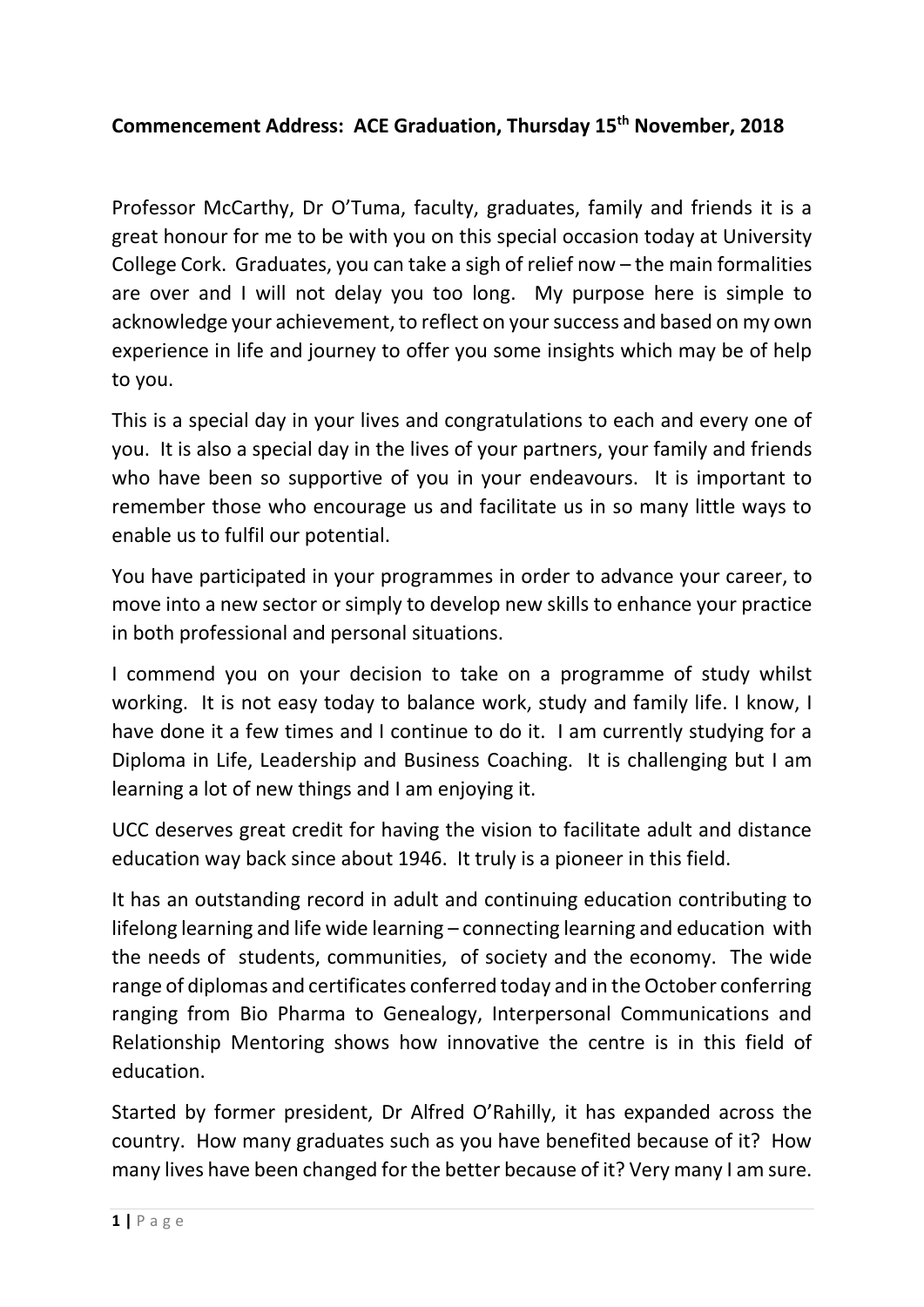We at Limerick College of Further Education (LCFE) have been associated with ACE, UCC since the early 1990's. To explain what kind of College we are – we are like the College of Commerce and St Johns for example in Cork. We have in the region of 1.200 full time and 3,000 learners. Further Education and Training has long been the Cinderella sector of education in Ireland but that is changed now with the recent legislation in this area.

UCC and indeed Cork IT have been at the forefront of this recognition of FET programmes and have put impressive progression opportunities in place to enable learners from Further Education and Training courses to progress to higher education. The Leaving Cert and the points race is not for everyone and it is our duty as educators to create as many pathways as possible for people to reach their potential.

Social Studies was the first UCC ACE programme run in LCFE. Now a range of programmes run there including Diploma in Youth and Community Work, Diploma in Autism Studies, Diploma in Disability Studies. In June 2018 the first group of Level 8 Higher Diploma in Facilitating Inclusion completed their studies and will graduate tomorrow. An average of 85 to 100 ACE students attends LCFE in any year.

In Limerick ACE graduates have contributed to the development of the city and I am sure you will do the same in other areas. During this summer one of our past graduates established a new youth club in Moyross. Indeed many of the past Diplomas in Youth and Community Work graduates have gone on to employment with local intervention agencies. Two graduates from 2016 founded the West Limerick Community Crisis Response Team providing essential 24 hour support for people contemplating suicide.

My colleague, Christine Casaide has played a vital part in ensuring the success of UCC programmes at LCFE. I thank Christine, who is with us today, for her excellent work over many years. It is wonderful to see such collaboration and partnership in education. We at Limerick and Clare ETB and Limerick College of Further Education are very proud to be associated with UCC and thank you for inviting me here today Seamus.

Graduates, it is important that you celebrate your success– to recognise and acknowledge your achievement and feel good about it – to celebrate it inwardly in your minds and in your hearts – being able to say to yourself today – **'I am great – I did brilliant'.**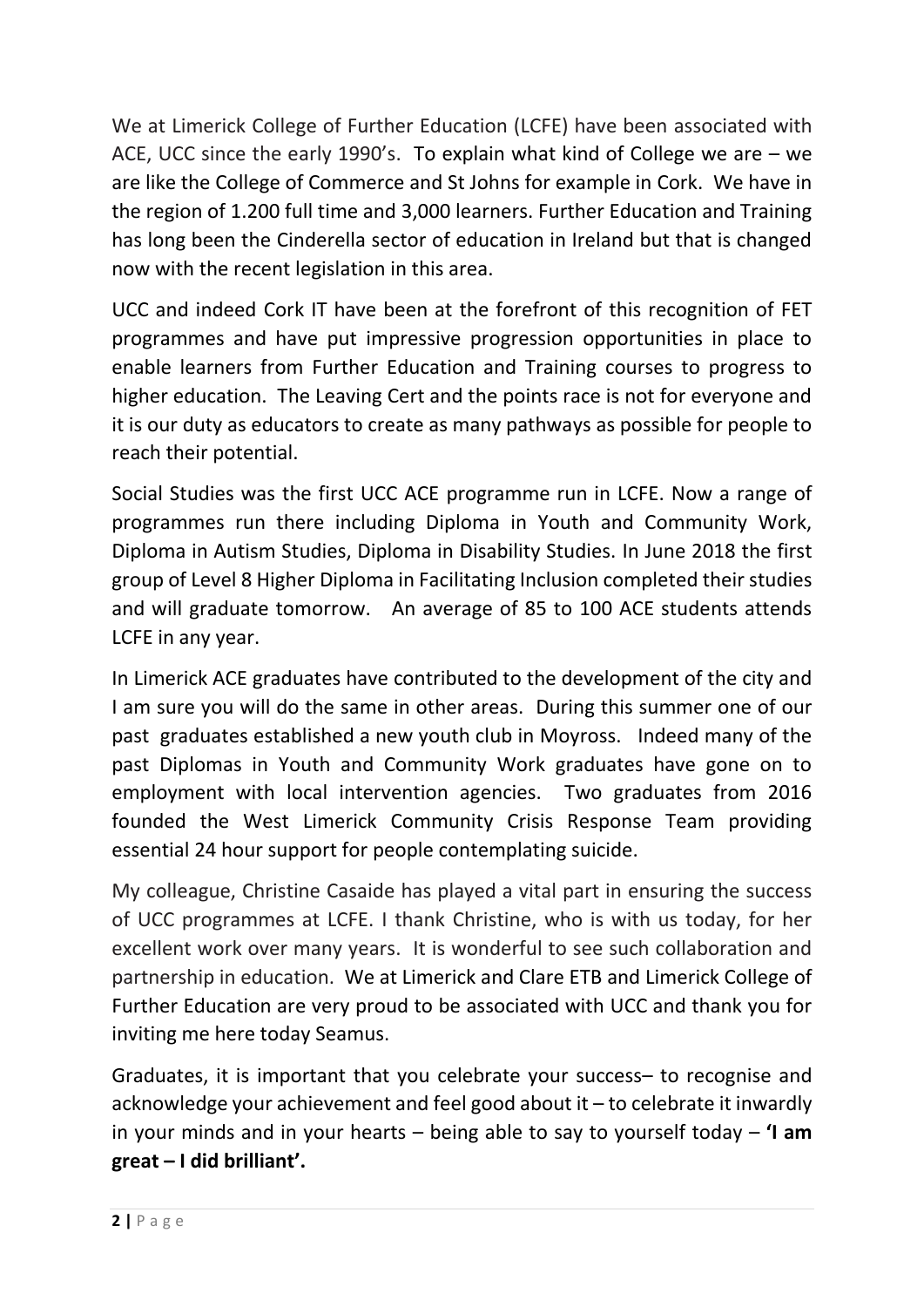**Affirming ourselves is very important for self-believe and self-esteem.** Do you know the phrase '**self-praise is no praise'**? I don't know who came up with that! It is probably in the Irish psyche and culture.

I recall reading Bill Cullen's book, Penny Apples as far back as 2001/2 where he said to himself every morning, 'I **am the greatest'.** I thought at the time, that it was very arrogant of him but now I think differently. He, in fact, was right. I have learned myself over the years that self-affirmation is very important for selfesteem and self-belief. It is essential for confidence and to move forward in your life.

To graduate today is a major achievement and it will remain with you for the rest of your life. I remember my primary degree graduation, some 30 years ago. This is something I will always remember because it means a lot to me. I was the first in a family of 12 children to go to College. In fact, I was the first to do the Leaving Certificate. My father and mother, both from West Kerry, left school early and starting working at a young age. Like many families at the time, they did not have a lot but they were good parents and they understood the value of a good education.

In years to come you will remember today as well. You will remember those years you spent together in UCC or in the centre of education ye studied in, the people you met, that journey – those happy memories and they will keep you going sometimes when life will get tough – and life does get tough as you know I am sure. Few escape the curve balls which life tends to through at us.

In such times, you will need to be resilient – the strength to say **'I will get over this'.** This is where your real friends will come in. Friends that were with you during your college years, friends I hope will stay with you after your college years. Friends that will be with you when things are not going your way. Gratitude, humility and appreciation are also key to resilience and your determination which you displayed through your course will also stand to you in good stead when challenges come your way.

In the Coaching Course that I am currently studying, the group were recently discussing the importance of withstanding the challenges of life by being grounded like the strong tree which bends in the wind but has its roots well spread out to withstand it, by being fully present for people, by being open in heart and mind and by being fully aware.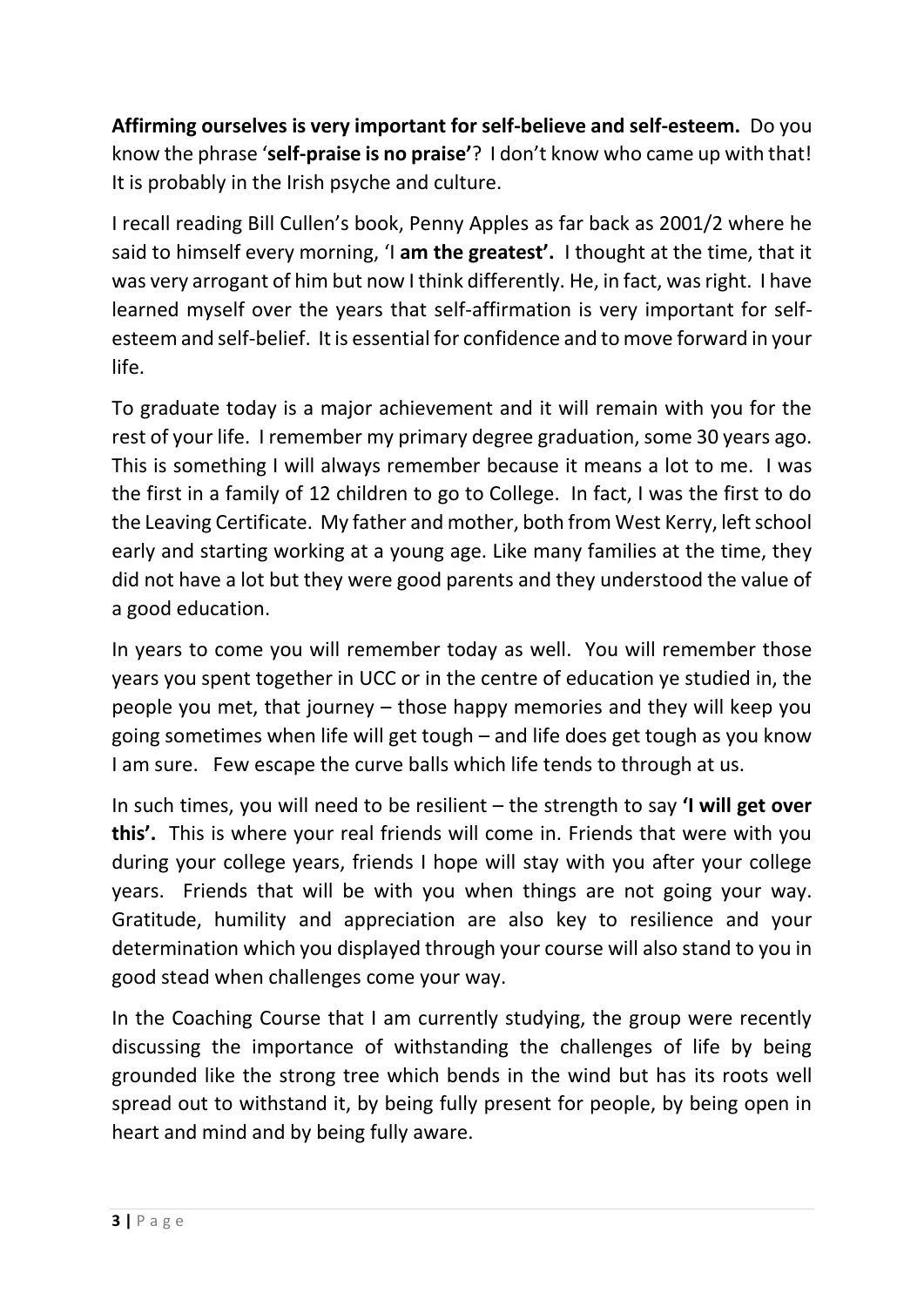In terms of success in work and in life generally - whilst acknowledging that success means different things to different people – regardless **my advice is to turn up as a leader and not as a victim in all aspects of your life both in your private lives and in your professional lives.** Right now the world has far too many victims. Victims procrastinate, point fingers, live in the past and blame others.

In my years as a Principal of a large College in Limerick, I have learned about leadership and I am still learning. I have learned that leadership is not a position or title but a journey of taking people where they would not have got by themselves. In the process, it enables them and the leader to grow and reach their full potential.

We see around the world today in all aspects of life not just education but in business (public and private), in the public sector, in politics whatever, the dearth of good leadership. Research shows that in second and further education, for example, that good leadership is only second to excellent teaching/lecturing in terms of outcomes for students.

I believe it is important to respect people and recognise that people work and learn in different ways and sometimes one may have to tweak things in order to work with someone. I learned how important it is to listen to people – I mean really listen. We live in a very ego-centric culture today and few of us have any formal training in the art of listening. I was explaining to my son recently that there are four levels of listening: cosmetic listening, conversational listening, active listening and deep listening. **He replied "I noticed that you are listening better to me lately!"**

I learned that if you are honest, authentic and consistent with the truth, that people will respect and trust you. It the high tech society we live in today with the huge influence of social media etc., it is not always easy to decipher the truth. I think it is important to identify the truth and to name it.

Being able to forgive and not being resentful as well is important in leadership and relationships both on a personal and professional level. Carrying resentful feelings around with you will not only affect the relationship but can actually affect your wellbeing as well.

This is one I have found hard to deal with. I had to really look into it. I heard Keith Ferrazzi talk about this in the Pendulum Summit in 2017. It is a long journey to change a person's behaviour but as a leader the onus is on you to do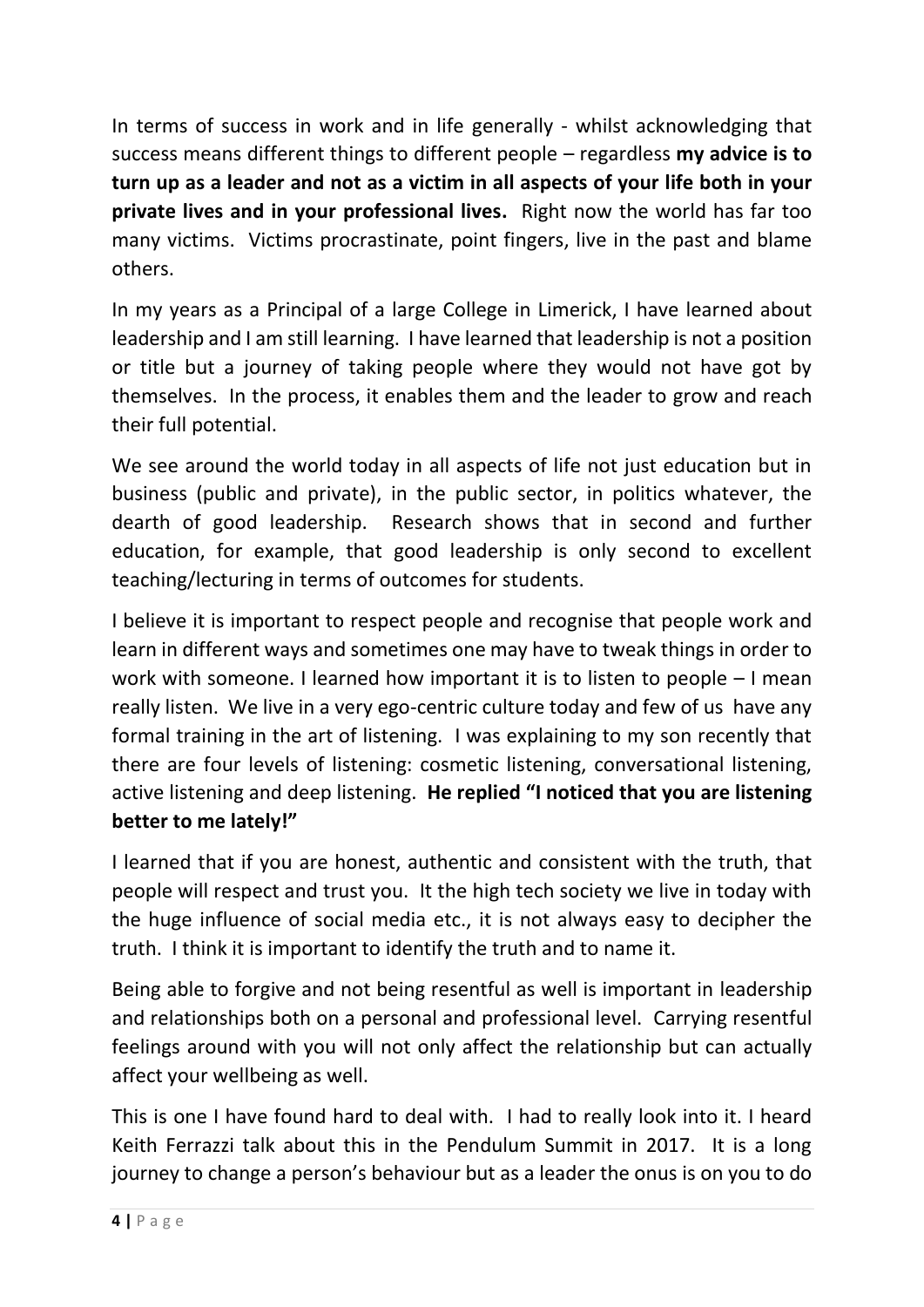the hard work here**. He says, you must give a damn enough to forgive – we can all make mistakes**. There is no question here – the greatest learning occurs from mistakes.

By looking into it in greater detail – I have learned new insights – this is the lesson – to learn from the different scenarios that arise. When I am challenged today, whether in work or life in general, I accept the challenge and try to learn from it. I am by no means a paragon of excellence but I do strive to improve and learn from my mistakes.

When you are in a leadership position, you are never done learning. In **Jim Collins book 'Good to Great' (2001**) the leader who emerged as the most successful in terms of where he brought his company over time – Darwin E. Smith became Chief Executive of Kimberly Clarke. He was the most humble, the most unlikely one to emerge as the true leader.

He was humble but had a steely determination to achieve his goals and had a stoic resolve toward life in general. When asked how he did it after 20 years at the top his reply was – '**I never stopped trying to become qualified for the job'.**

This resonates greatly with me and I hope with you. The day you stop learning and think you know it all – is the beginning of the end. I truly believe this. I see it in my work every day. People's ego's take over and they forget the true reason why they were employed in the first place and what their true purpose is.

As Alvin Toffler said in his book Future Shock in 1970:

# *The illiterate of the 21st century will not be those who cannot read and write, but those who cannot learn, unlearn, and relearn.*

Above all, before I could lead anyone, I had to learn about myself. I really had to look internally in order to be able to lead others. This opened up a whole new world for me really, because up to then, I just ploughed away and assumed things.

There was a time in my life when I thought of myself as a victim. I realised through reading and reflection that everyone has a life story and what was important is how one frames that story**. Warren Bennis says. "You are the author of your life".** He advocates using our stories to provide the inspiration to create our futures.

As the author of your story, can you connect the dots between your past and your future to find your inspiration to lead authentically and with integrity?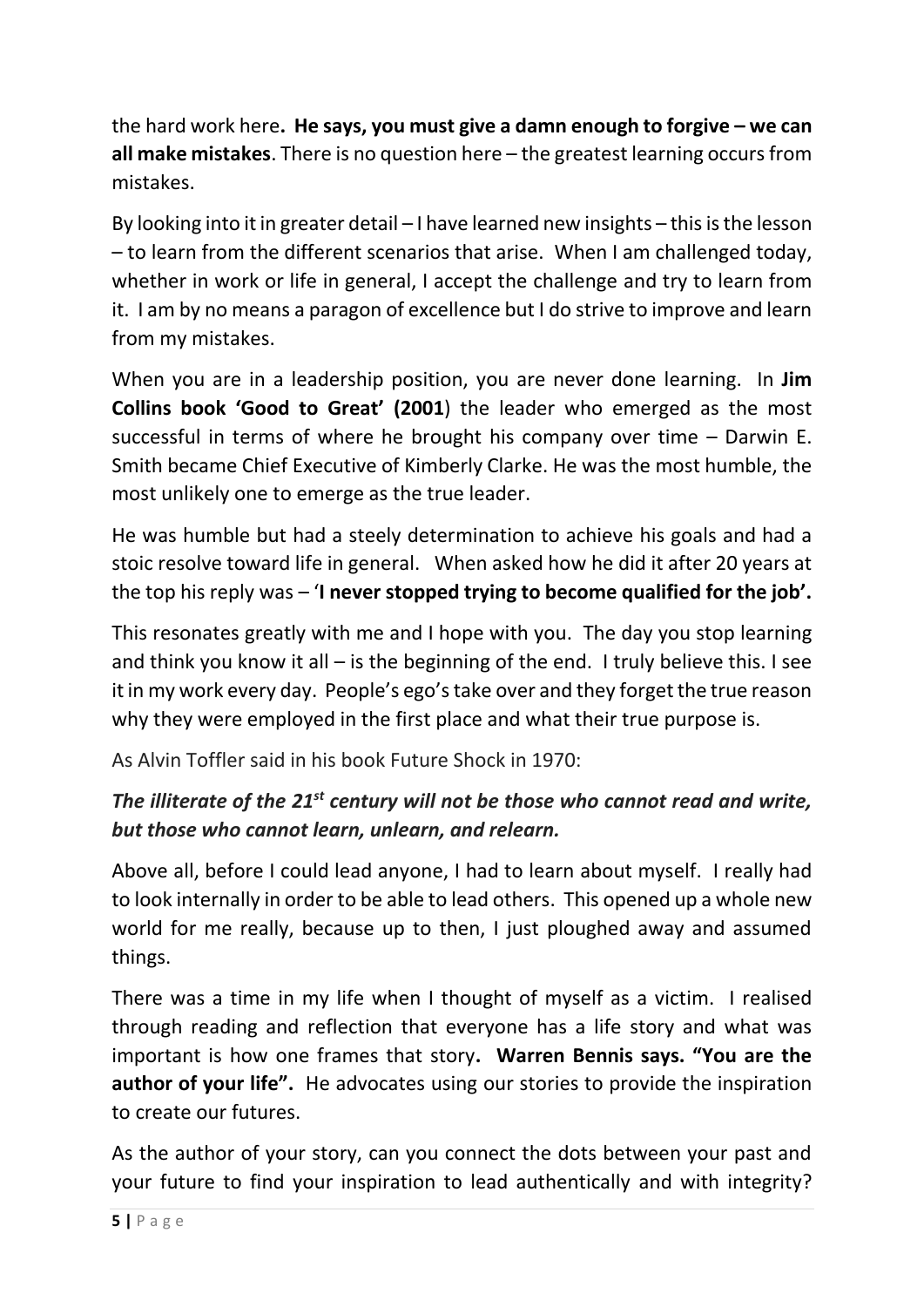What have been the key turning points in your life? Where do you find your passion to lead in your life story?

#### **These are the question Bill George asks in his book, True North.**

I am much more self-aware now, more emotionally intelligent and nonjudgemental. To the best of my ability, I acknowledge people, I affirm people, I have an open mind and heart with people. I know that any individual I encounter has huge potential to grow and I have come to realise that the best way to change someone's behaviour is to get them to realise that it is within their own gift to do so.

**Galileo**, the astronomer, physicist and mathematician was saying this 400 year ago and I quote:

# *'We cannot teach people anything; we can only help them discover it within themselves.'*

I learned that integrity and ethical leadership are so important. I think it was Warren Buffet who said that it takes 30 years to build a reputation but it can be destroyed in 5 minutes. Your qualifications, education and skills are important but a firm ethical foundation of personal and professional integrity are also important for you and the society you are contributing to – these qualities will take you a long way. I would also suggest to protect your values and work for organisations whose values and culture are aligned with your own belief systems.

You may have guessed that I like to read and I have learnt a lot from books. I get a lot from them and reading is one of my key learning methods. People learn differently but this is my main one. However, I do try to implement and practice some of the things I read about.

I attempt to apply some of the things that I am learning from them in my life. The difficulty is having the discipline to apply the new learning and knowledge. It is not of much value unless you put it into practice. I suggest to start small and build on that.

# *As Robin Sharma says "small daily micro-wins when done continually over times lead to staggering results."*

I was recently staying in a house in Dingle and pulled a book from one of the shelfs. It was a project by a group of transition year students from the secondary school in Dingle town, Pobalscoil Chorca Dhuibhne. They interviewed several of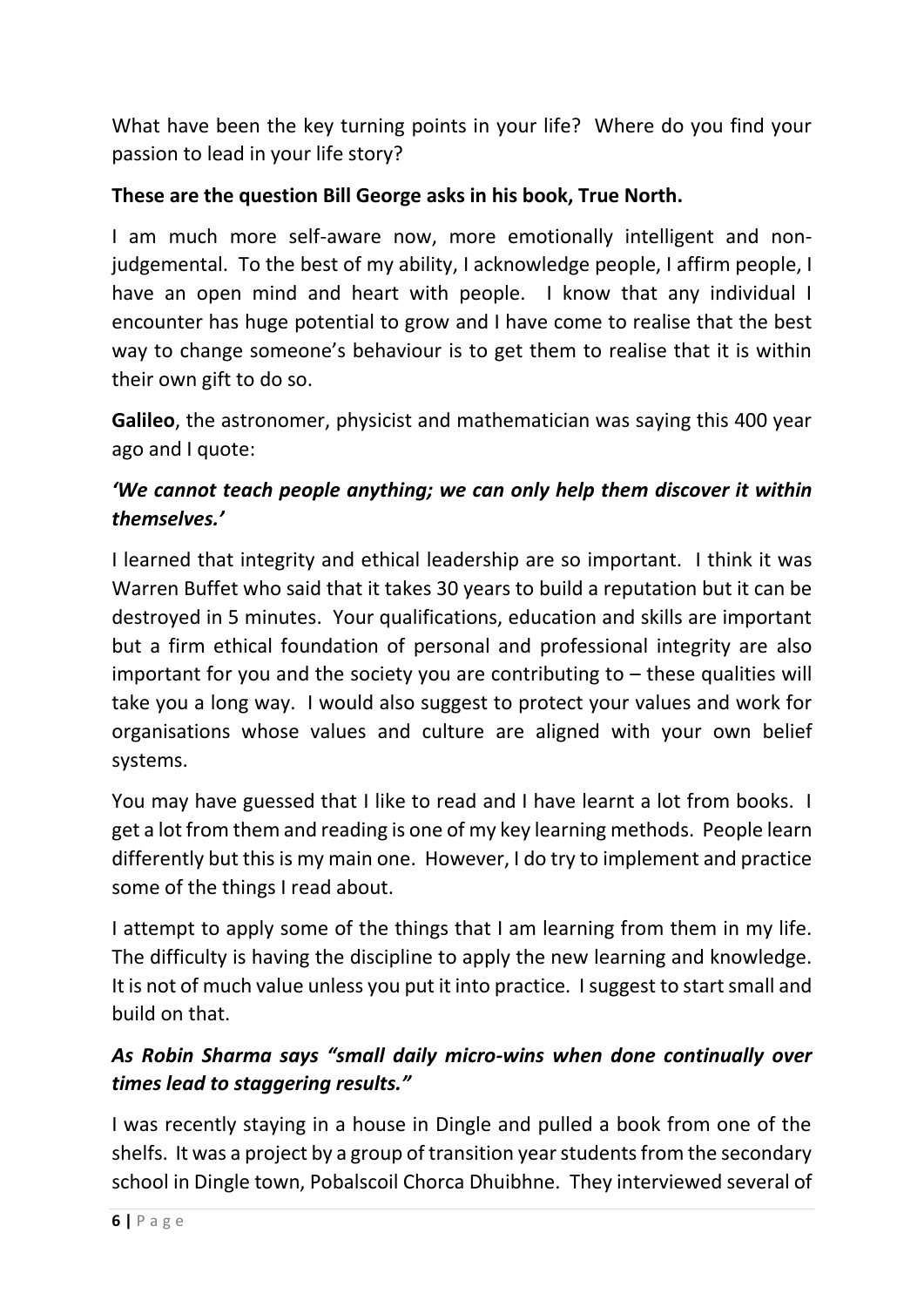the older generation of people in the town of how their lives were in the past. Of course, they often mentioned how it was in school them days. Corporal punishment was part and parcel of everyday schooling then. The building were freezing – they had to bring their own sod of turf for the fire. Some of the children had no footwear they were so poor. If there was no heating is a school today, it could be shut down.

It was very difficult for them. It reminded me of what that generation of people went through - people like my father and mother – yet despite the obstacles, they persevered and still loved to learn. They may not have got a second level or third level education, but they learned from the University of Life – they had no choice.

I worked in industry for a number of years but the draw of education was always very strong for me. From an early age, I understood the power of education and how it can transform lives. It opens up new opportunities, new ways of thinking, awakening talents we never knew existed. It give you confidence, makes you feel equal, not above anyone but equal. I don't think in terms of issues and problems anymore, but rather in terms of opportunities and possibilities.

We live in a fast-paced, global environment today and no doubt the future will present challenges for you as it does for us all. I advise you to continue your education and up-skill when required to prepare you for the many career shifts you may encounter over your working lives. Education is a lifelong process and does not end today. Throughout your life, you will find the need to return to education time and time again to re-skill, up-skill and to gain new qualifications.

Finally, today is a celebration. It is nice for someone else to stand up and say **'I am proud of you – well done'**. What a privilege it is for a parent to see a son or daughter graduating. It is equally a pleasure for me to say well done to you today.

Go out in the world and share your gifts, leave your mark on the world not of what you have achieved or for what you got out of the system, but be remembered for what you have given back – it is when you give back to your family, when you give back to society, when you serve, when you make a positive difference to the lives of others - that in the end of the day will be your success, that will be your fulfilment, that will be your legacy.

I finish with a **call to action** to you in the lines of the American poet **Mary Oliver:**